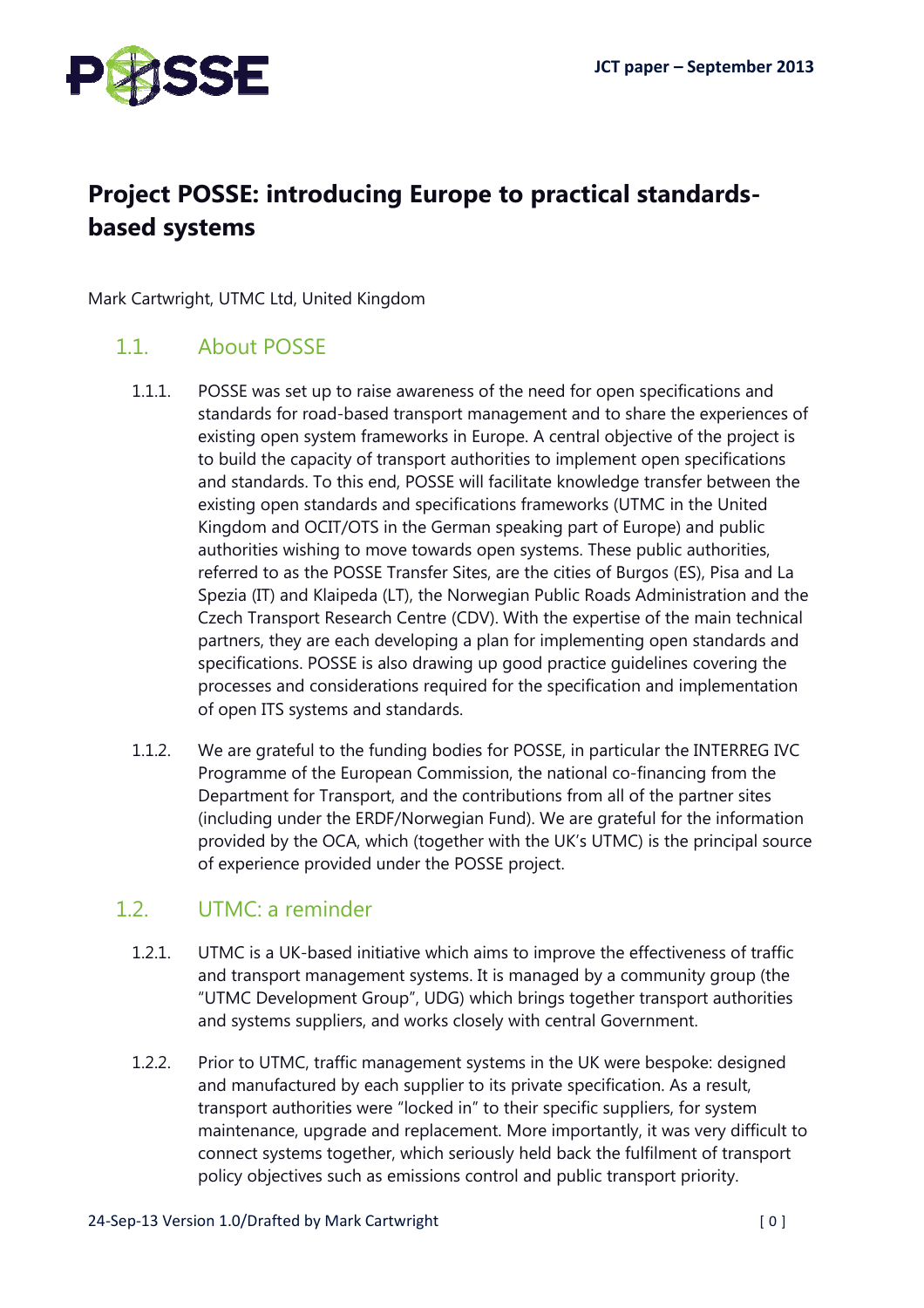

- 1.2.3. The primary tool of UTMC, therefore, is its open systems framework: a continually-evolving set of specifications for interfaces between different systems. Unlike typical standards activities, it focuses on achieving practical solutions for today's projects and tomorrow's anticipated problems, rather than an idealised solution for all contexts.
- 1.2.4. The UTMC Technical Specification is freely available from the UTMC website (in English only). It covers many different functions: traffic signal management, variable message signs, CCTV, car park guidance, air quality sensors, automatic number plate recognition, etc. And the range is continually expanding, as new technology industries align with UTMC: for instance, we are currently extending the air quality specification to include a wider range of vehicle emissions data, and the incorporate weather sensor data. To use UTMC, both UK transport authorities and their suppliers have needed to learn new skills of system design and integration. These are not trivial – but the results have been worthwhile, in terms of improved flexibility, quicker projects, more innovation, and reduced costs.



Figure – the UTMC Concept

1.2.5. UTMC will continue to respond to market demands. One of its aims – particularly in light of the European ITS Directive – is to become more capable of supporting transport authorities and system suppliers outside the UK.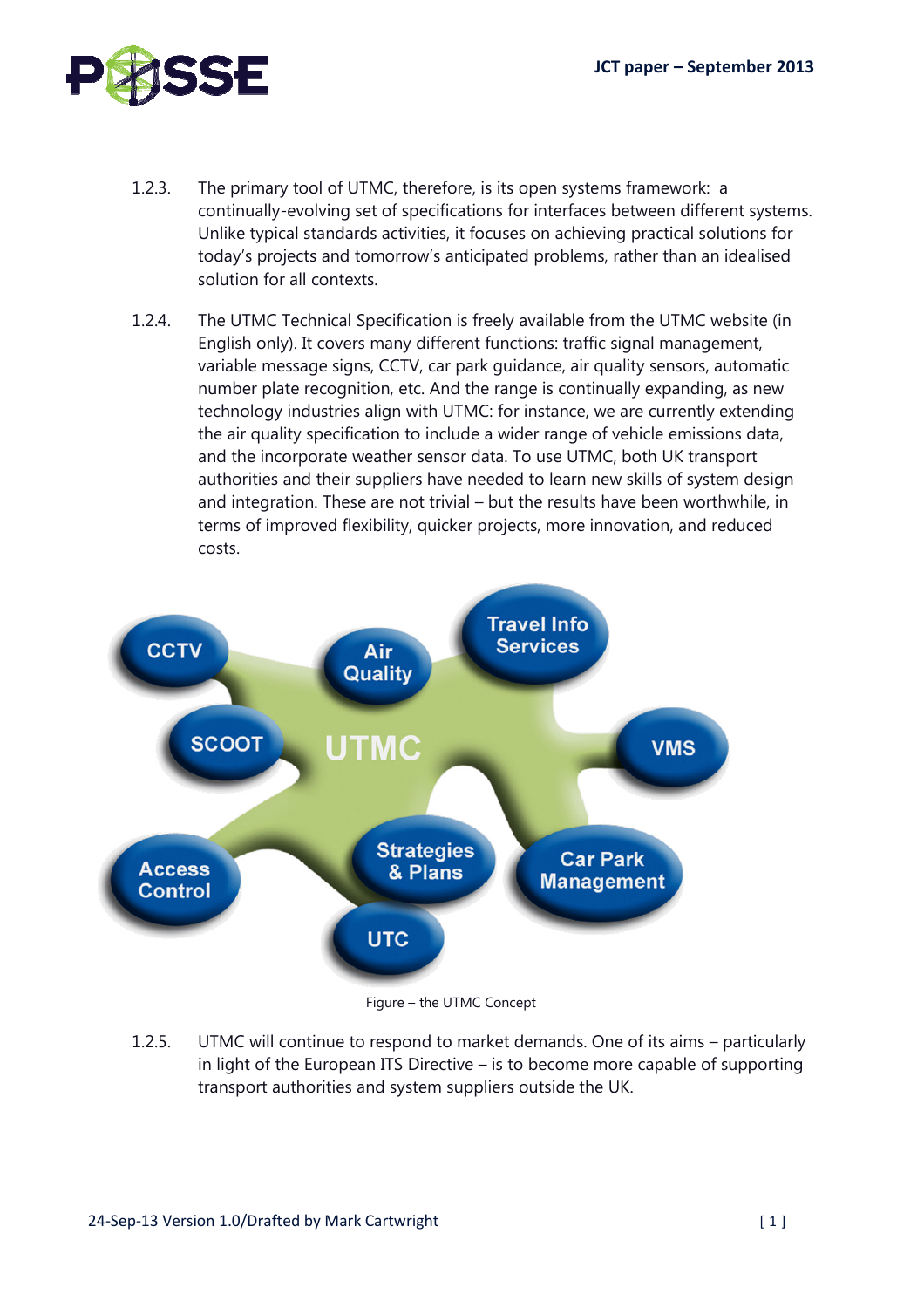

## 1.3. OCIT/OTS

- 1.3.1. Local Authorities in the DACH area (Germany, Austria and Swiss) were already under pressure as early as the nineties to bring down costs for traffic signal procurement by opening up the market to competition. One initial reaction was to establish individual procurement standards within individual local authorities. Examples have been BEFA 15 derivatives (Hanover, Nuremberg), TELIS (Regensburg) and VNetS (Munich). These interface standards were designed to break the usual vendor lock-in so that traffic control centres and traffic signal controllers could be tendered as separate lots under competitive conditions. This local authority-led initiative would have created incalculable risks for the suppliers of these systems and therefore prompted them to act. The systems suppliers started the OCIT® initiative in 1999 (OCIT® stands for Open Communication Interface for Traffic Systems, see www. ocit.org), which aimed at replacing the local authority specific standards with a single, open industry standard. The local authorities then founded an association named OCA (Open Traffic System City Association e.V., see www.OCA-eV.org) to determine their interests and to play a role alongside industry in this standardisation process.
- 1.3.2. The OCIT initiative was originally focused on traffic signal control. In parallel, the new domain of traffic management had evolved considerably, leading to new and more requirements on system-level interoperability and interfaces between urban traffic systems, but also beyond, on the urban/inter-urban interface as well as on the interface to public transport. OCA therefore took a decision in 2004 to launch the Open Traffic Systems (OTS) initiative, which resulted in 2009 in the so called OTS Framework as the conceptual foundation for the introduction of open distributed system architectures in the traffic domain. The OTS framework consists of several components, which include a guideline and a process model for the maintenance of OTS, as well as a meta-model for the architecture of urban ITS and the communication standard OTS for ITS data exchange.
- 1.3.3. One element of OTS is the OTS data model which covers the traffic signal control domain and is based on the results of the OCIT initiative. For traffic management requirements that go beyond traffic signal control, OTS incorporates the DATEX II data model and extends this where needed. It should be noted that the OTS communication standard is not restricted to the standardisation of the data to be exchanged, but also provides its own exchange protocol specification, with a special focus on requirements from urban traffic management related to bidirectional, cross-organisation data exchange.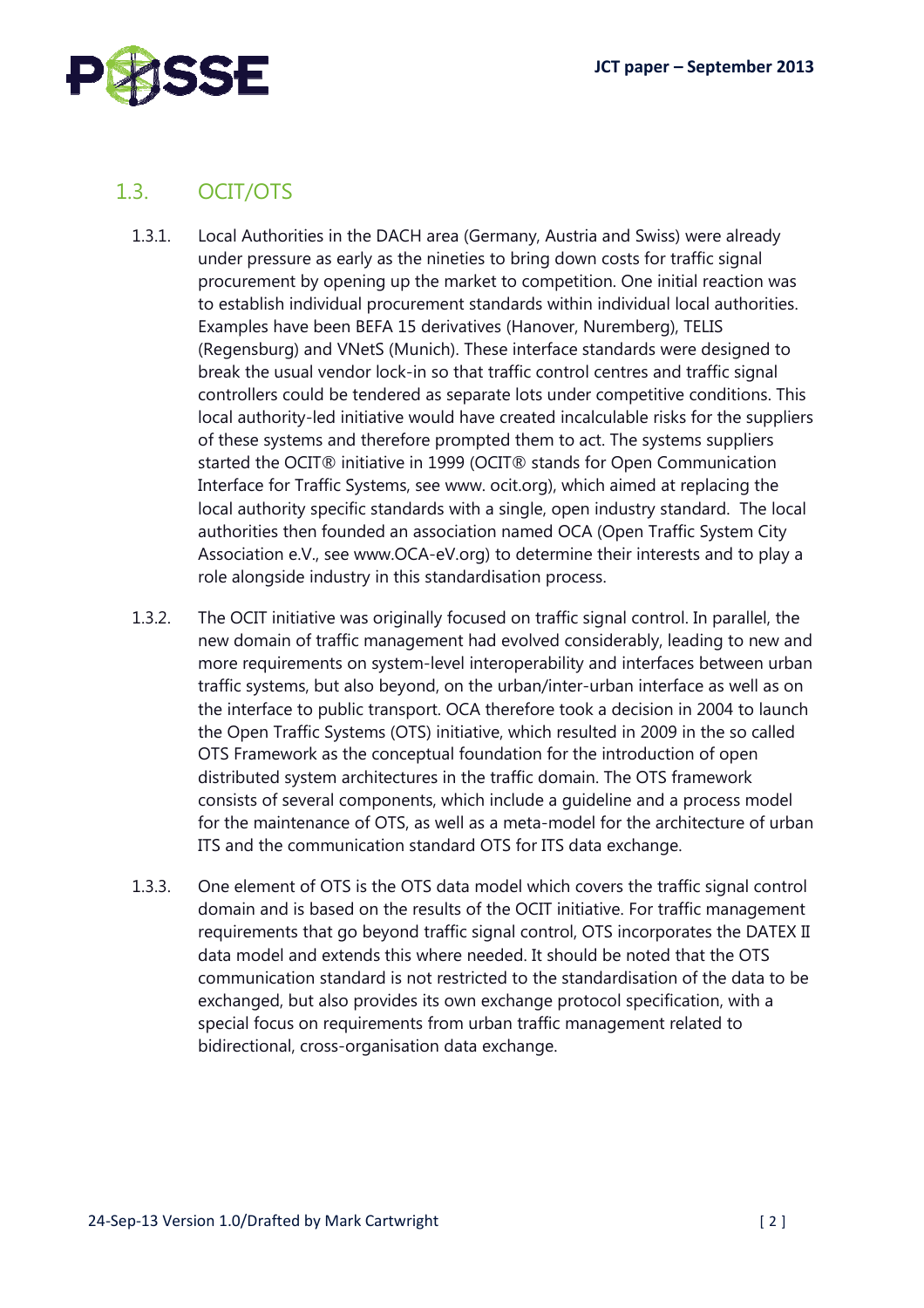



Figure - OTS System Model

### 1.4. The POSSE experience: one size does not fit all

- 1.4.1. The early stages of POSSE have focused on gaining a mutual understanding, among the project partners, of the context and challenges of individual cities. This has been highly beneficial in identifying both where there are similarities and where there are differences. Some similarities follow directly from the common European context. All cities are trying hard to improve the flow of public transport, to improve road safety, and to reduce overall vehicle emissions. Of course some have a bigger challenge than others.
- 1.4.2. Interestingly, the differences do not always reflect cross national boundaries. For instance, the presence of a seaport handling a lot of freight vehicles is critical to traffic management in Klaipeda and La Spezia, which are coastal, but irrelevant to inland cities Brno and Burgos. Based on this understanding, UTMC and OCA are now conducting a review of existing users, to identify where open specifications and standards have assisted in the delivery of cities' objectives.
- 1.4.3. In order to be realistic, interviewees have been encouraged to say where things might have been better – as well as where they have gone well. The results will be published as an "existing user survey". The initial reports are encouraging. UTMC for instance is seen as having been especially useful in areas where local authorities are relatively unskilled, as it has removed some of the risk of system procurement and operation. However there are still challenges, notably how to cost-effectively validate the compliance claims of suppliers.